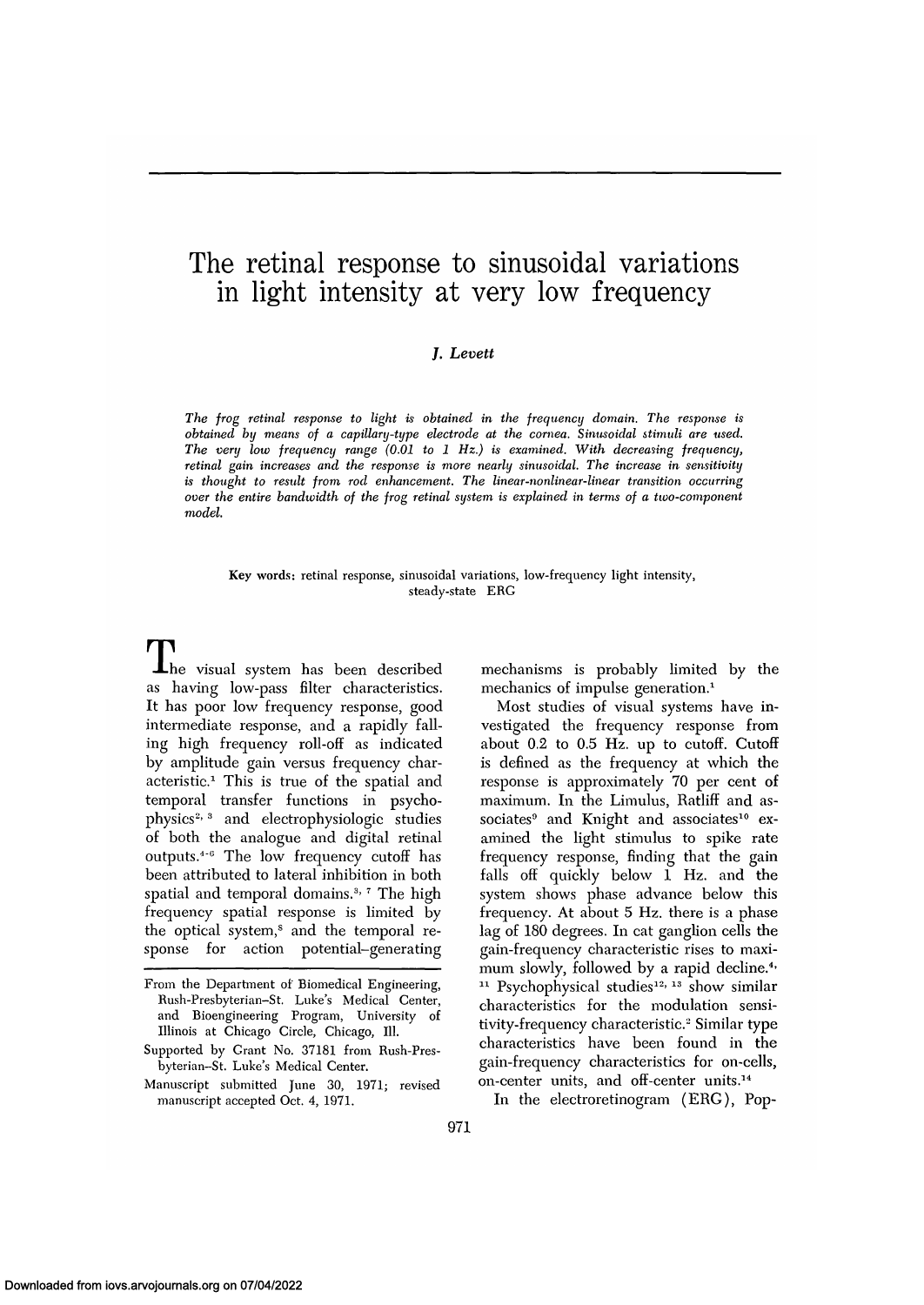pele and Maffei<sup>6</sup> and Maffei and Poppele<sup>5</sup> have demonstrated the gain-frequency and phase-frequency characteristics for both the cat ERG and cat late receptor potential (LRP). The ERG shows flat intermediate and fast high frequency roll-off characteristics with a high frequency cutoff at 8 Hz. The system shows a 180 degree lag at about 5 Hz. The intraretinal ERG is 180 degrees advanced relative to the corneal ERG. It consequently shows phase advance below 5 Hz. The LRP has low-pass characteristics with an 18 db. per octave roll-off and a cutoff frequency of 1.5 Hz. The system shows phase advance up to 4 Hz. at a phase lag of 180 at about 5 Hz. These ERG systems have not been investigated at frequencies much below 1 Hz.

Models of the frog's ERG have been proposed<sup>15, 16</sup> that incorporate system nonlinearities to account for the transition from low frequency nonlinear responses to higher frequency linear response. In one case<sup>17</sup> the model consists of cascaded linear and nonlinear elements, while in the other case<sup>16</sup> two delays are incorporated into the model with a fixed interdelay time. Poppele and Maffei<sup>5</sup> found the cat ERG linear for low modulations, while Rodieck and Ford<sup>18</sup> found the cat ERG nonlinear even for incremental stimuli. In the frog, it was demonstrated that a reduction in the modulation depth resulted in little change of the nonlinear component in the ERG.19

The current study is a preliminary investigation of the lower frequency characteristics (0.01 to 1 Hz.) of the frog's retinal response to light. It treats the steadystate frequency response of the retina to sinusoidal light stimuli. This response we define as the steady-state ERG.

For the purpose of definition and clarity, the frequency range 0.01 to 0.5 Hz. will be termed the very low frequency range. From 0.5 to 3 Hz. will be termed the intermediate frequency range. Frequencies above 3 Hz. will fall in the high frequency range.

The sinusoidal light stimulus just fills the dilated pupil and the response is monitored at the comea. The very low frequency range appears to the author to have been ignored because of the poor low frequency characteristics attributed to visual systems in general and the problem of direct current drift, which becomes an increasing nuisance with decreasing frequency. A further point to be considered is that very slow changes in light intensity might cause changes in the state of adaptation and therefore produce a change in the electrooculogram (EOG). However it is thought that such an influence is minimal and affects our data very little.

# Methods

Frogs were curarized using 0.07 c.c. of 3 mg. per milliliter tubocurarine injected into the sacral area of the spinal cord. The frog was mounted on a special frame. The nictitating membrane of one eye was carefully removed and its pupil dilated with Neo-Synephrine. A wire under the eye caused it to bulge. It was then placed in a light-tight cage. Capillary-type silver-silver chloride electrodes, were used to record responses from the cornea when the retina was stimulated with light. The indifferent electrode was placed behind the eye. Sinusoidal variations in the light level were obtained by use of a glow modulator tube (Sylvania R1131C) appropriately biased to provide a steady light level and then symmetrically modulated by a function generator (Hewlett-Packard 3300A), with a low frequency limit of 0.01 Hz.

The output of the glow modulator was monitored by a photocell. The amplitude control on the function generator enabled the peak-to-peak amplitude of the light stimulus to be adjusted. The maximum peak-to-peak amplitude was exactly twice the steady direct current light level. This corresponds to 100 per cent modulation or a modulation depth of unity. The glow modulator output was focussed so that the beam fell within the pupillary aperture approximately filling it. The recording electrode was placed on the pupillary border.

Recordings were not made until a time judged sufficient for dark adaptation to have elapsed. This usually was about one-half hour. A check of the level of dark adaptation was obtained, using the response to a step change in light level. When the response amplitudes taken at five-minute intervals were found to be equal, the retina was as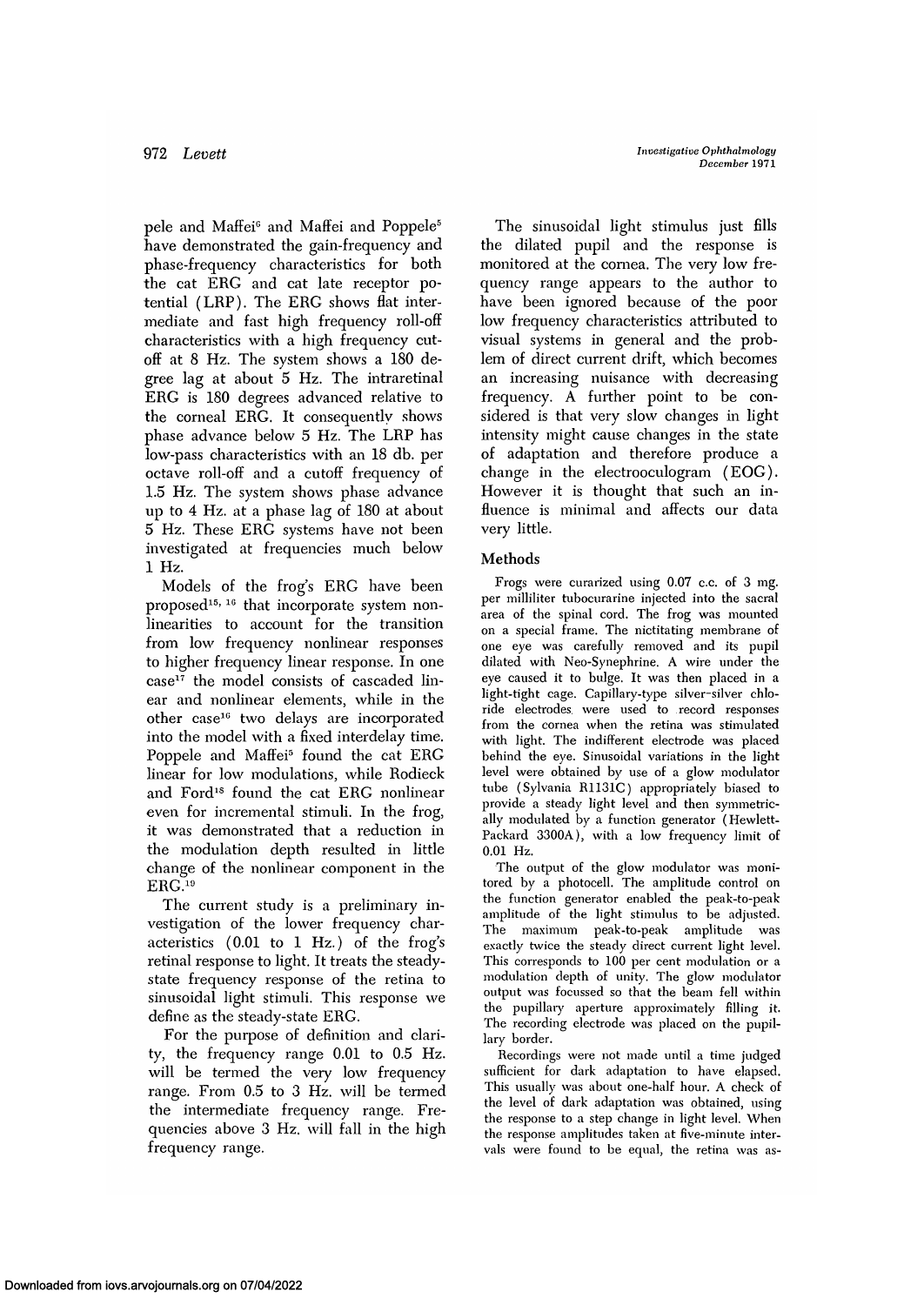*Volume* 10 *Number* 12



Fig. 1. Frequency response in the range 1 to 0.1 Hz. The stimulus, S, is shown at 1 Hz. Irrespective of stimulus frequency, the response starts in each case when the light intensity reaches maximum. The modulation depth is set just below 100 per cent. Note that with decreasing frequency the response for sinusoidal inputs becomes more sinusoidal. These recordings are single recordings measured at the corneal surface.

sumed to be dark adapted. Problems of drift frequently occurred, and if the response did not stabilize a new frog was prepared. At the very low frequencies, the system output must be free from drift to obtain stable recordings. By means of direct current-coupled amplification, responses were placed in the memory of a data-averaging computer (Nuclear Chicago 7100). The computer was triggered at the instant the light intensity reached its maximum value. Consequently, all response frequencies shown start as the sinusoidal light stimulus reaches maximum. For this reason only one stimulus waveform is provided in most diagrams. In general, single responses were obtained. However, use of the data-averaging computer enabled the response to be examined closely before recording. The contents of the memory were then read out on an XY recorder (Hewlett-Packard 2D-2).

#### Results

The experimental findings are demonstrated in the waveforms of Figs. 1 to



Fig. 2. Frequency response in the range 0.09 to 0.01 Hz. The stimulus, S, is shown at 0.09 Hz. and 0.07 Hz. The modulation depth is set just below 100 per cent. Note that the response for sinusoidal inputs is essentially sinusoidal. These recordings are single recordings measured at the corneal surface.

5. All recordings have been taken from the cornea, under conditions of dark adaptation at a modulation depth a little below 100 per cent. In Fig. 1 the corneal response in the frequency range 1 Hz. down to 0.1 Hz. is shown. In the first set of data (Fig. 1), the response at a frequency of 1 Hz. exhibits a large harmonic content. Its amplitude is about 100  $\mu$ v.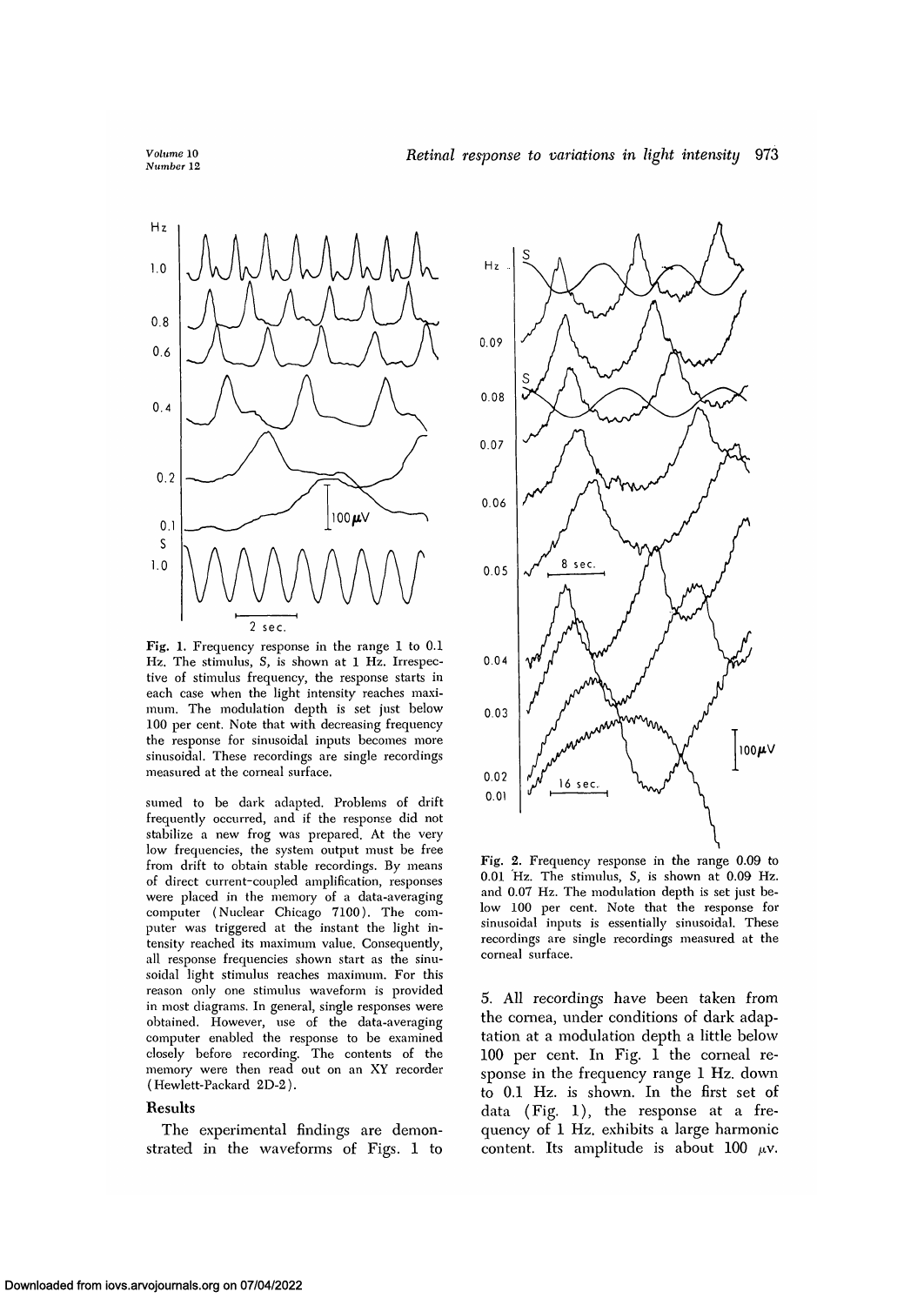

Fig. 3. Low frequency wave forms sometimes reveal the presence of a second harmonic. Here it is most prominent at 0.08 Hz. All records have been recorded at the same vertical sensitivity. The first two (0.1 and 0.09 Hz.) are single records, while the others are the result of two summations. S represents the stimulus. All recordings are taken from the corneal surface. The vertical calibration represents  $100 \mu v$  for the first two waveforms and 200  $\mu$ v for the rest.

With decreasing frequency the amplitude increases and the harmonic content decreases, until by about 0.1 Hz. the system response is approximately sinusoidal for sinusoidal inputs. In Fig. 2 the corneal frequency response is shown in the range 0.09 Hz. down to 0.01 Hz. when the period is 100 seconds. The amplitude is about 150  $\mu$ v for the upper frequency and about  $300 \mu v$  for the very lowest frequency. Again the output is approximately sinusoidal. Fig. 3 indicates corneal frequency responses in



Fig. 4. All waveforms are the response to a 3 Hz. sinusoidal input. A typical record is shown in *a.* This type of record is found at the beginning and end of an experiment in which the frog survives to be used again. Atypical records are shown in *b, c,* and *d* and are found only when degeneration of the retina progressively takes place during the course of an experiment inferred from the animal's death. Demonstrated in *b* is the changing harmonic content of the response two hours after the experiment started, while  $c$  indicates a stage 1<sup>1</sup>/<sub>2</sub> hours later showing a change in both harmonic content and amplitude. In *d,* a further stage is shown, in which after *c* the eye is dark adapted for about *V2* hour and the response recorded. The vertical calibration is for the atypical records shown in *b, c,* and *d.*

the very low frequency range from. 0.1 Hz. down to 0.07 Hz. These waveforms demonstrate the occurrence of higher harmonic terms in the output in the very low frequency range. This is not always seen in our results, but when it does occur it is quite consistent throughout the experiment.

The gain-frequency characteristic exhibits a dip or a trough at intermediate and low frequencies. This is seen in Fig. 4 for the input-output data of the system. In these waveforms the amplitude falls and then rises again with decreasing frequency. This increasing response amplitude can be observed in Fig. 2 in which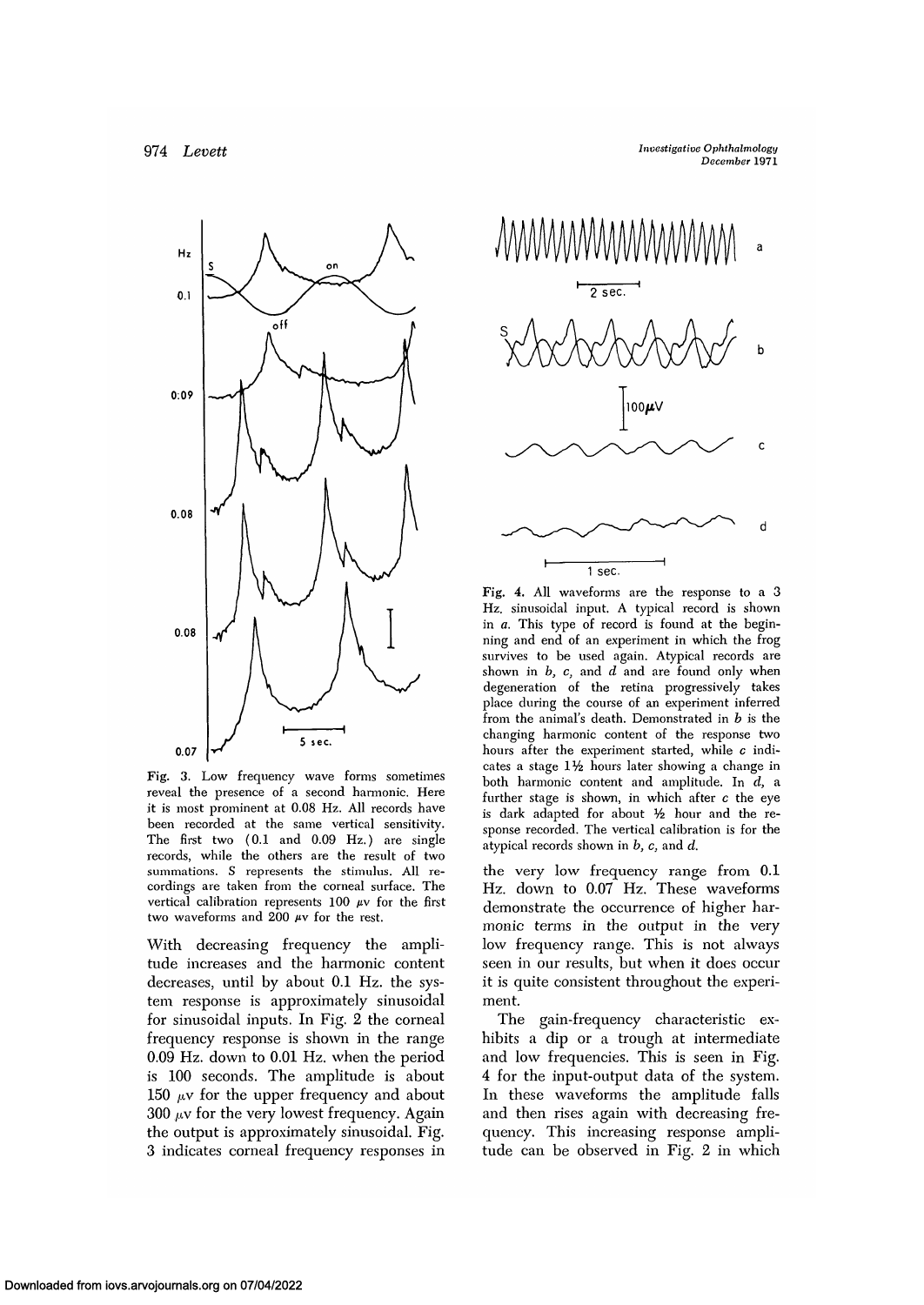*Volume* 10



Fig. 5. Frequency response from 0.08 to 2.5 Hz. The records have been normalized such that amplitudes can be compared. Note that the amplitude decreases from 2.5 to 1.28 Hz. and then increases with decreasing frequency. These records are measured at the corneal surface.

the amplitude doubles over about a decade. Occasionally, it is observed that the frequency at which maximum harmonic distortion occurs shifts compared to the normal or typical response. This change when it is observed takes place over several hours, usually from the beginning to the end of a single experiment. This is demonstrated in Fig. 5. These changes are most pronounced in animals that do not survive. Animals that survive to be used again show the typical type of response. Most of our recordings show a low amplitude ripple especially at very low

frequencies. The ripple frequency is of the order of one per second. With retinal degeneration inferred from the onset of death, the ripple appears to reduce in amplitude.

# Discussion

The very low frequency characteristics of visual systems are difficult to obtain. In this paper, we have described preliminary attempts to obtain these very low frequency responses of the frog retina, when the intact eye is sinusoidally stimulated with light. These experiments have lead to some rather tentative conclusions regarding the bandwidth and phase characteristics of the system. First the bandwidth of the system appears wider than we had previously thought, the system exhibiting substantial gain at frequencies as low as 0.01 Hz. For example, the gain roughly doubles over about a decade from 0.1 Hz. to 0.01 Hz. (Fig. 2). A dip also appears in the low frequency gain characteristics. That is, the gain falls and then rises again. This implies an increasing retinal sensitivity in the very low frequency range. It is not too improbable that a reduction in stimulus frequency in this range enhances the rod response. Furthermore at very low frequencies there is a rather substantial phase lag between sinusoidal input and the system output. This is clearly shown in Fig. 2 in which, at 0.07 Hz., the input and output are essentially out of phase. Also, the turnover in the ERG waveform is much more rapid when the light passes through its minimum intensity than when it passes through its maximum intensity.

The observation that changes in harmonic distortion occur with a frequency shift at which maximum harmonic distortion takes place is most probably related to metabolic factors. This possibility has also been pointed out by Troelstra.<sup>20</sup> The low amplitude ripple seen clearly at very low frequencies most probably represents a cardiovascular component. This is substantiated by the fact that the ripple at-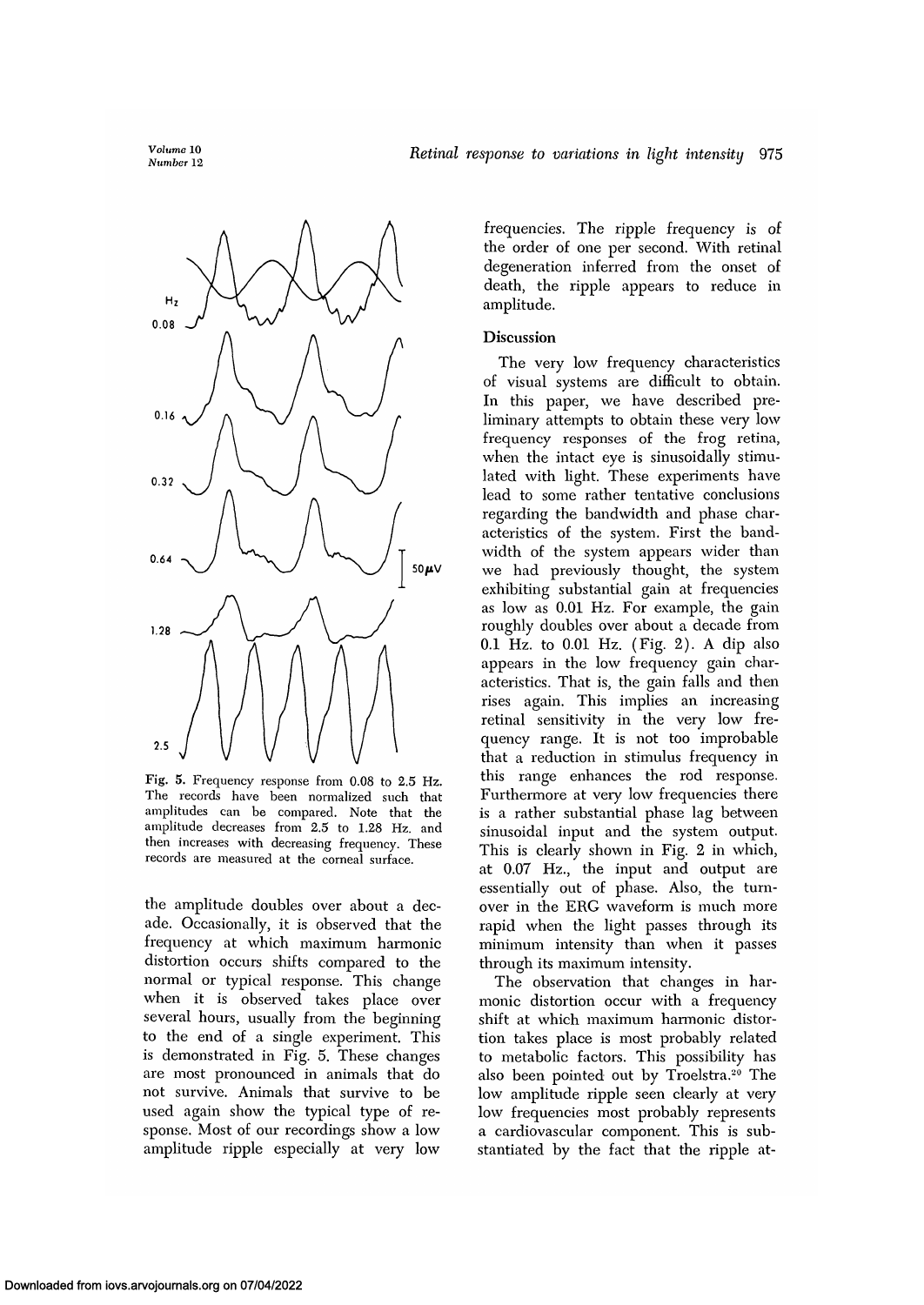tenuates with retinal degeneration, assumed to take place with the onset of the animal's death.

An important consideration is whether the low frequency data presented contain any EOG component. This will now be considered. The amplitude of the EOG is a function of the level of retinal adaptation.<sup>21, 22</sup> This resting potential falls to a minimum during dark adaptation. During light adaptation it reaches a maximum and then decreases to the preadaptation state. The time course to reach minimum from the light-adapted stage is of the order of six minutes. To reach maximum starting from the dark-adapted state takes approximately the same time interval. If we consider time rates of change of this potential, then the maximum rate of change of the EOG occurs when the light level is abruptly changed, as in the case of a step input from light on to lights off. Under these circumstances the time rate of change of the EOG is of the order of 10 to 20  $\mu$  are not in the rabbit<sup>22</sup> and about 30  $\mu$ v per minute in the human being.<sup>23</sup> In both cases the recording electrodes were arranged in the horizontal plane on either side of the eye. In the case of the rabbit the EOG as a function of the adaptional state was measured periodically by mechanically rotating the eye.22 In the human investigation, the eye was stimulated in a sinusoidal fashion utilizing periods in the range of about 20 to 30 minutes. Eye movements were elicited every ten seconds to obtain the EOG. The natural frequency of the EOG system corresponds to a period of about 25 mincorresponds to a period of about 20 mm-<br>utes.<sup>24</sup> This frequency is about 15 times slower than the lowest frequency used in this study.

In our stimulus-response data the lowest stimulus input frequency completes a full cycle in 100 seconds. At this lowest stimulus frequency the EOG would have a maximal influence on our data. The response to a sinusoidal stimulus of 0.01 Hz. has by a straight line approximation a maximum rate of change of about 20

 $\mu$ v per second. Hence the EOG and our retinal response data differ by a factor of about sixty in their time rate of change. Likewise, the phase difference between stimulus and response in the data presented appears incompatible with EOG changes. At certain low frequencies the stimulus and response waveforms are completely out of phase. If the light input is producing a change in the adaptational state resulting in a change of EOG, then a decreasing stimulus would give rise to a decreasing EOG. When triangular stimulus waveforms are employed, the point is more cogently demonstrated. The maximum retinal response occurs when the light passes through zero and therefore can not be the EOG.

We conclude then that we are measuring the steady-state ERG at all frequencies. Slow changes in the stimulus intensity most probably cause some shift in the EOG. Differences in the dynamics of the two systems (EOG and ERG) indicate a minimal influence of the EOG on the data presented in this paper. Rod enhancement with cone suppression probably accounts for the increased retinal sensitivity observed at very low frequency.

The frog electroretinographic system is not just a simple band-pass system since it exhibits rather complex changes in harmonic content as a function of input frequency. These changes give rise to a linear-nonlinear-linear  $(L\rightarrow N\rightarrow L)$  transition as a function of frequency. Some of our experiments suggest that the system is even more complex, the transitions being  $L \rightarrow N \rightarrow L \rightarrow N \rightarrow L$  as a function of frequency. However, this point will have to be pursued further.

The typical transition  $L \rightarrow N \rightarrow L$  seen in the frequency domain can be explained on the basis of two cell populations. Troelstra<sup>16</sup> has shown that such transitions can be accounted for by considering the system exhibiting two separate delays with a fixed interdelay time. Theoretically, it can be acounted for by a cascaded system of linear-nonlinear operators with the final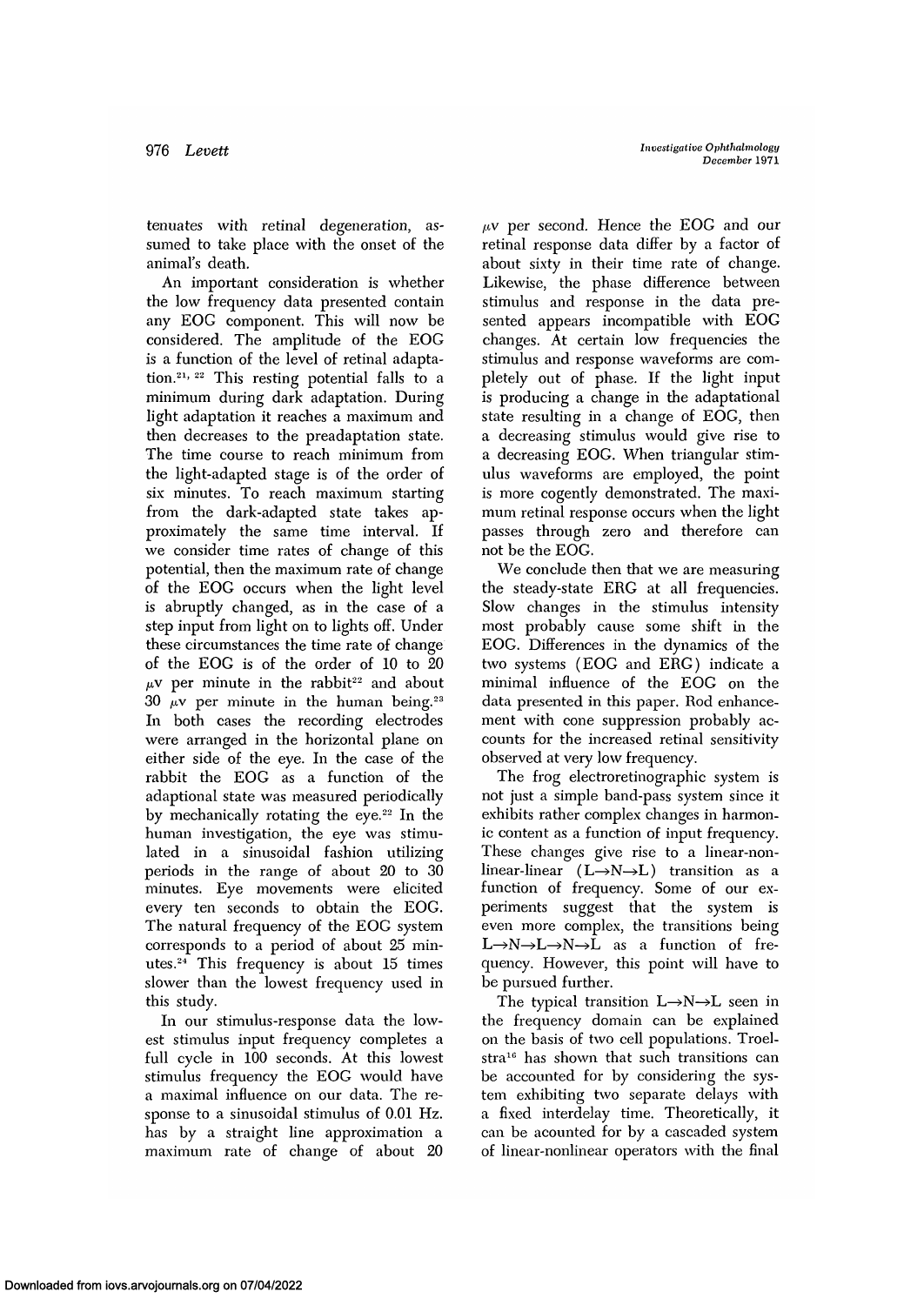linear element exhibiting direct current gain but having a notch in its low frequency gain characteristic.<sup>15, 17, 19, 25</sup>

The main component of the ERG is the b-wave, $26$  and it is assumed that in the steady-state sinusoidal response the b-wave-generating system makes the biggest contribution to the output. Miller and Dowling29 have recently demonstrated that the b-wave generator is the Miiller cell in the mudpuppy. If the two subsystem hypothesis is correct, then it has to be assumed that two types of cells exist having different characteristics. This would imply two types of Miiller cells. Let us assume the existence of these two systems each, providing its own response or effect. We can also label these two effects, A and B, without specifying their function and assume that at very low frequencies only A effects are observed, at intermediate frequencies both A and B effects are observed, and at higher frequencies only B-effects are observed for sinusoidal inputs. We can now question their relative contributions to the steady-state ERG as a function of frequency. Under these circumstances the very low frequency characteristics would be A-type characteristics, while the high frequency characteristics would be B type. The intermediate frequency characteristics would be a mixture of both A and B types, and the intermediate frequency would then contain both A and B effects. This explanation would be reasonable in terms of the linear-nonlinear-linear transition observed in the frequency domain. The combined effects of A and B at intermediate frequencies would produce the good intermediate characteristics and the harmonic distortion seen in the frog ERG. This would imply a frequency at which the harmonic content is maximum at all depths of modulation flanked by frequency ranges in which the harmonic distortion continuously diminishes with either decreasing or increasing frequency. The adjacent frequency bands (very low and high) would represent A and B alone and their mode of low and high frequency trans-

mission, respectively. It would further imply the existence of two retinal networks processing information in a parallel fashion but having different transfer functions. The system defined by A most probably incorporates the rod photoreceptors, while system B incorporates the cones. The electrode sampling the total population response would then monitor system A or B or both depending on the input frequency.

Such results would be in keeping with the demonstration that no improvement in linearity results at intermediate frequencies by decreasing the depth of modulation and likewise the higher frequency side band would be approximately sinusoidal at all modulation depths.19 A similar result should occur at the low frequencies. Experimentally, this is the case as demonstrated in Fig. 2.

Byzov<sup>27</sup> has argued for two such bipolar systems, both operative at low frequencies corresponding to our intermediate frequency range and only one operative at higher frequencies corresponding to our high frequency range. Granit<sup>28</sup> has likewise postulated two retinal systems competing for the same set of central connections with one becoming dominant by inhibiting the other at higher frequencies.

In keeping with this hypothesis, should the retina degenerate, it is conceivable that systems A and B will decay at differing rates. Theoretically, the harmonic distortion at a particular frequency in the intermediate range could change and simultaneously the amplitude of the response diminish. This implies that the relative contributions of system A and B change as a function of frequency. The data presented in Fig. 5 lend themselves to this hypothesis. However, since retinal degeneration involves the state of retinal metabolism such a hypothesis would have to be carefully evaluated from metabolic considerations. Such considerations would necessitate experimentation to measure retinal metabolism and the identification